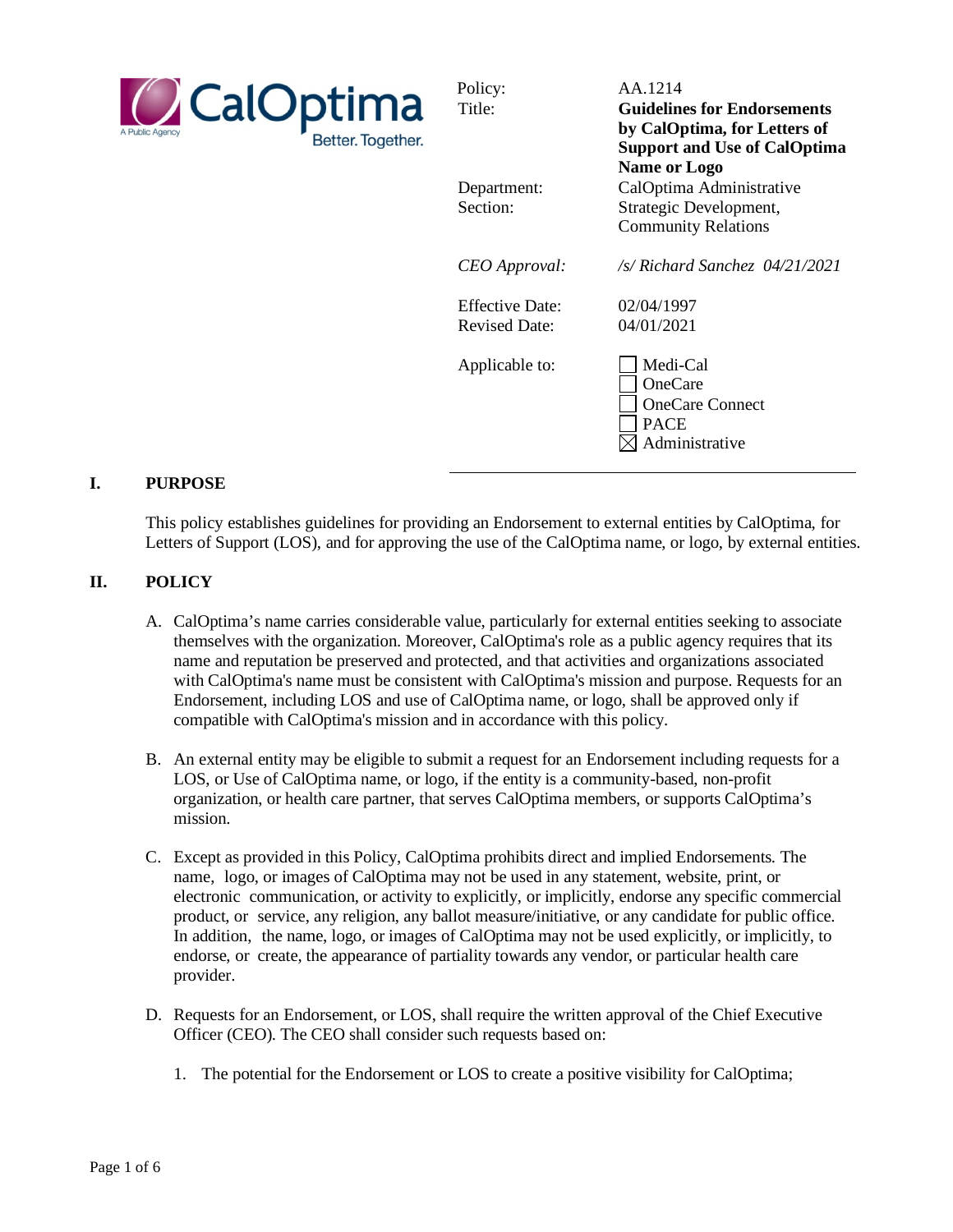- 2. Whether the Endorsement or LOS would promote, or advocate, positions that are consistent with CalOptima's mission, programs, standards, and purposes; and
- 3. Whether the Endorsement or LOS may conflict with CalOptima policies and/or applicable local, state, and federal laws and regulations, and/or whether the Endorsement, or LOS, could constitute any real, or perceived, conflict of interest.
- E. Use or reproduction of the CalOptima name or logo by external entities shall be restricted by CalOptima, in accordance with federal and state trademark rules and regulations.
- F. Requests to utilize the CalOptima name or logo for any project, document, event, or other purpose shall require the advance written approval of CalOptima's CEO.
- G. CalOptima shall report any Endorsement or LOS approved by the CEO, including the use of CalOptima's name or logo for any project, document, event, or other purpose, to the CalOptima Board of Directors, in writing, at the next available regularly scheduled Board of Directors meeting after such approval.
- H. An Endorsement, LOS, and use of CalOptima's name or logo as approved in accordance with this policy, shall be posted on CalOptima's website (www.caloptima.org) and updated on a monthly basis.
- I. CalOptima employees should refrain from wearing attire containing CalOptima's logo while participating in non-CalOptima related activities, such as political fundraisers, in order to avoid the appearance of CalOptima's Endorsement.

#### **III. PROCEDURE**

- A. Requests for Endorsements or LOS:
	- 1. All requests shall be submitted to CalOptima's Community Relations Department, in writing.
	- 2. A written request shall include the following information, as appropriate:
		- a. The name and description of the organization seeking an Endorsement or LOS and the organization's contact information;
		- b. Name of the program or project, and name of the program or project director, or primary contact;
		- c. The reason for the request, including, but not limited to, a copy of the program or project description for which the Endorsement, or LOS, is sought;
		- d. Scope and purpose of the program or project, including projected outcome;
		- e. Description, background, and pertinent information (e.g., names of members of the Board of Directors) regarding the requesting organization and any other organization having a substantial role in the project;
		- f. Information regarding the organization's ability to successfully carry out the program or project;
- Page 2 of 6 AA.1214: Guidelines for Endorsements by CalOptima, for Letters of Support and Use of CalOptima Name or Logo Revised: 04/01/2021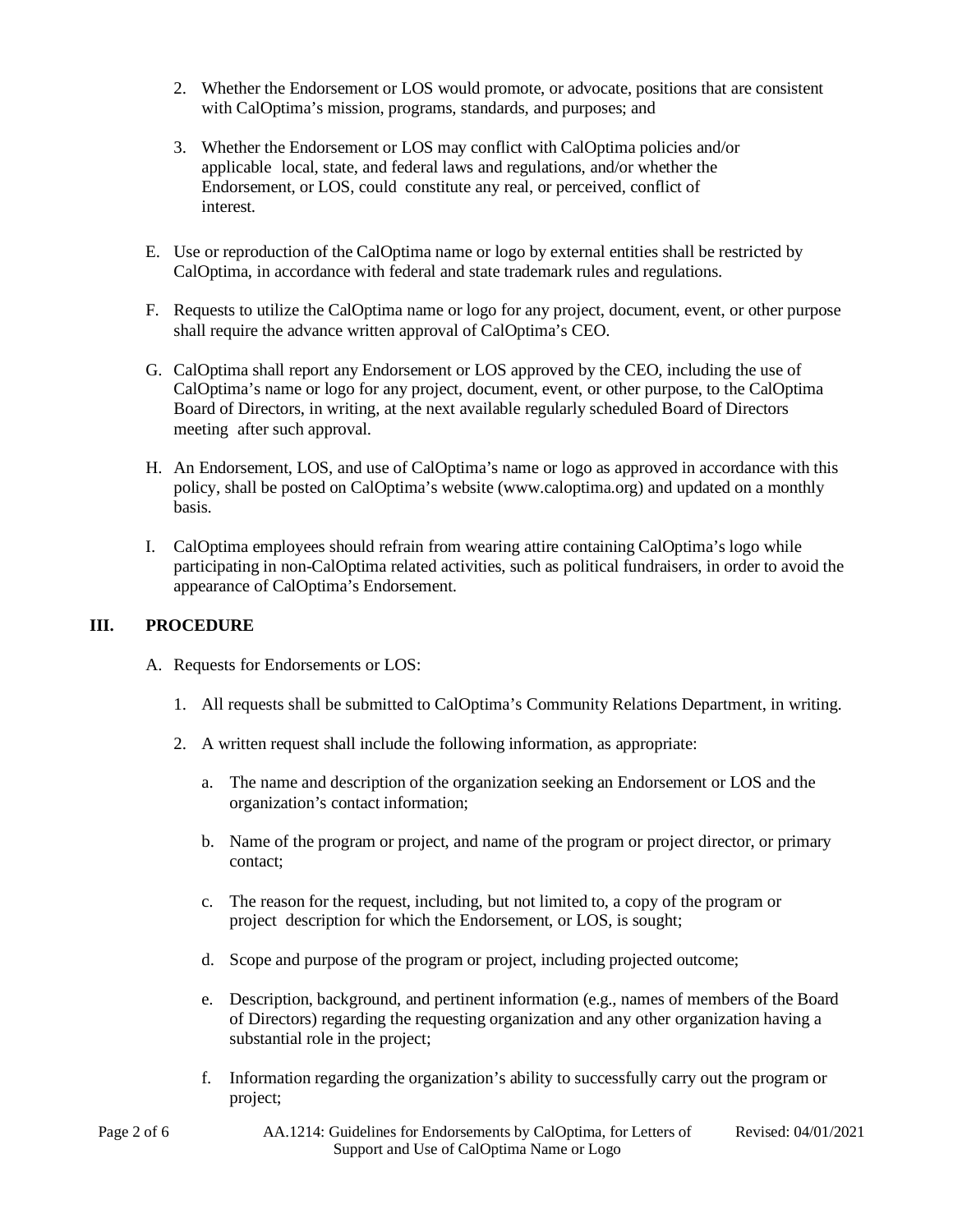- g. A list of other individuals, or entities, supporting the program or project;
- h. Date Endorsement or LOS is due to the organization;
- i. Conditions under which the name of CalOptima and/or its logo will be used;
- j. Draft template letter provided by the organization, where applicable; and
- k. Description of relationship between organization's work and CalOptima's programs/lines of business, mission, values, and/or purpose.
- 3. All requests shall be submitted at least twenty-one (21) calendar days in advance of the date for which the Endorsement or LOS is requested, or if in a shorter amount of time, at the discretion of the CEO, so long as such request is submitted to the CEO in a reasonable and sufficient amount of time so that CalOptima can complete a meaningful review and evaluation of the request.
- 4. Upon receipt of a complete request for an Endorsement or LOS, CalOptima's Community Relations Department shall review and analyze the request with input from appropriate internal departments within five (5) business days of receipt of the complete request.
- 5. The Community Relations Department shall submit a request for Endorsement or LOS to the CEO for review and consideration.
- 6. The Community Relations Department shall notify the organization that requests an Endorsement or LOS in writing, after CalOptima's determination is made.
- 7. The Community Relations Department shall process an approved Endorsement or LOS request within three (3) business days of approval.
- 8. The Community Relations Department shall document and track all Endorsements and LOS and shall be responsible for fulfillment of any stated commitment(s).
- B. Use of the CalOptima name or logo:
	- 1. Requests shall be submitted to CalOptima's Community Relations Department, in writing, at least twenty-one (21) calendar days in advance of the date for which use of the name, or logo, is requested, or if in a shorter amount of time, at the discretion of the CEO, so long as such request is submitted to the CEO in a reasonable and sufficient amount of time so that CalOptima can complete a meaningful review and evaluation of the request.
	- 2. Requests shall include the following:
		- a. Description of the project, event, publication, or other purpose for which the CalOptima name, or logo will be used;
		- b. Intended audience for the project, event, or publication for which the name or logo will be used;
		- c. Description, background, and pertinent information (e.g., names of members of the Board of Directors) regarding the requesting entity and any other entity whose name will appear on the document, project, or event;
- 
- Page 3 of 6 AA.1214: Guidelines for Endorsements by CalOptima, for Letters of Support and Use of CalOptima Name or Logo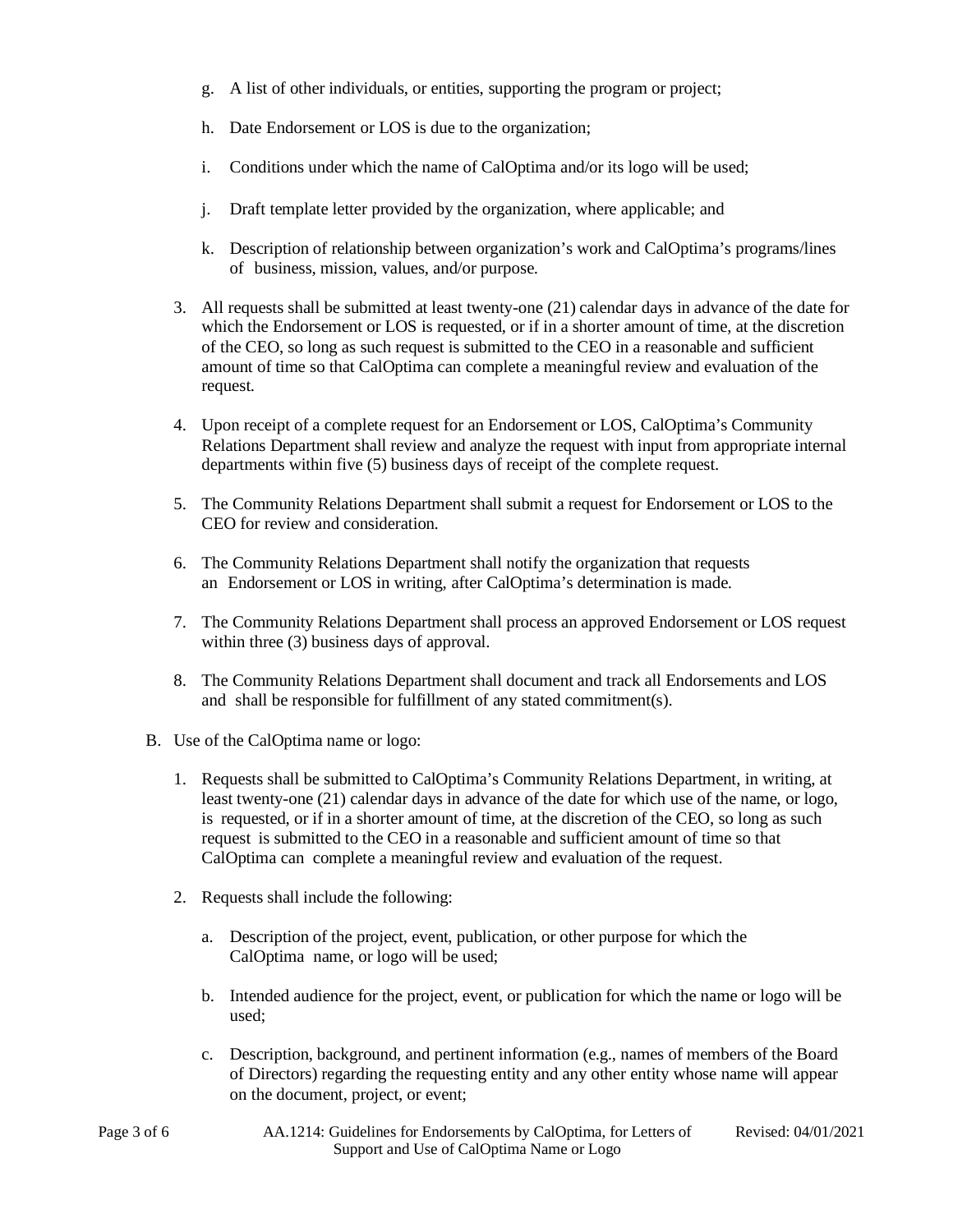- d. Time frame during which the name or logo is requested to be used; and
- e. Mock-up of how the name or logo will be used.
- 3. Upon receipt of a complete request for use of the CalOptima name or logo, CalOptima's Community Relations Department shall review and analyze the request with input from appropriate internal departments within five (5) business days.
- 4. The Community Relations Department shall submit a request for use of the CalOptima name, or logo to the CEO for review and consideration.
- 5. The Community Relations Department shall notify the requesting entity, in writing, after CalOptima's determination is made.
- 6. The Community Relations Department shall process an approved request within three (3) business days of approval.
- 7. The Community Relations Department shall document and track all Endorsements and use of the CalOptima name or logo and shall be responsible for fulfillment of any stated commitment(s).

# **IV. ATTACHMENTS**

- A. Endorsement Request Form: Letter of Support & Use of Logo
- B. Endorsement Transmittal Form: Letter of Support & Use of Logo

### **V. REFERENCES**

- A. California Constitution Article 16, Sec. 6
- B. California Government Code, §8314
- C. CalOptima Policy AA.1223: Participation in Community Events Involving External Entities
- D. CalOptima Policy GA.5002: Purchasing Policy
- E. CalOptima Policy MA.2002: Marketing Activity Standards

# **VI. REGULATORY AGENCY APPROVAL**

None to Date

# **VII. BOARD ACTIONS**

| <b>Date</b> | <b>Meeting</b>                                                   |
|-------------|------------------------------------------------------------------|
|             | 10/02/2008   Regular Meeting of the CalOptima Board of Directors |
|             | 02/02/2017   Regular Meeting of the CalOptima Board of Directors |

#### **VIII. REVISION HISTORY**

| <b>Action</b> | Date       | <b>Policy</b> | <b>Policy Title</b>                      | <b>Program</b> |
|---------------|------------|---------------|------------------------------------------|----------------|
| Effective     | 02/04/1997 | AA.1214       | Guidelines for Endorsements by CalOptima | Administrative |
|               |            |               | and Use of CalOptima Name or Logo        |                |
| Revised       | 07/01/2007 | AA.1214       | Guidelines for Endorsements by CalOptima | Administrative |
|               |            |               | and Use of CalOptima Name or Logo        |                |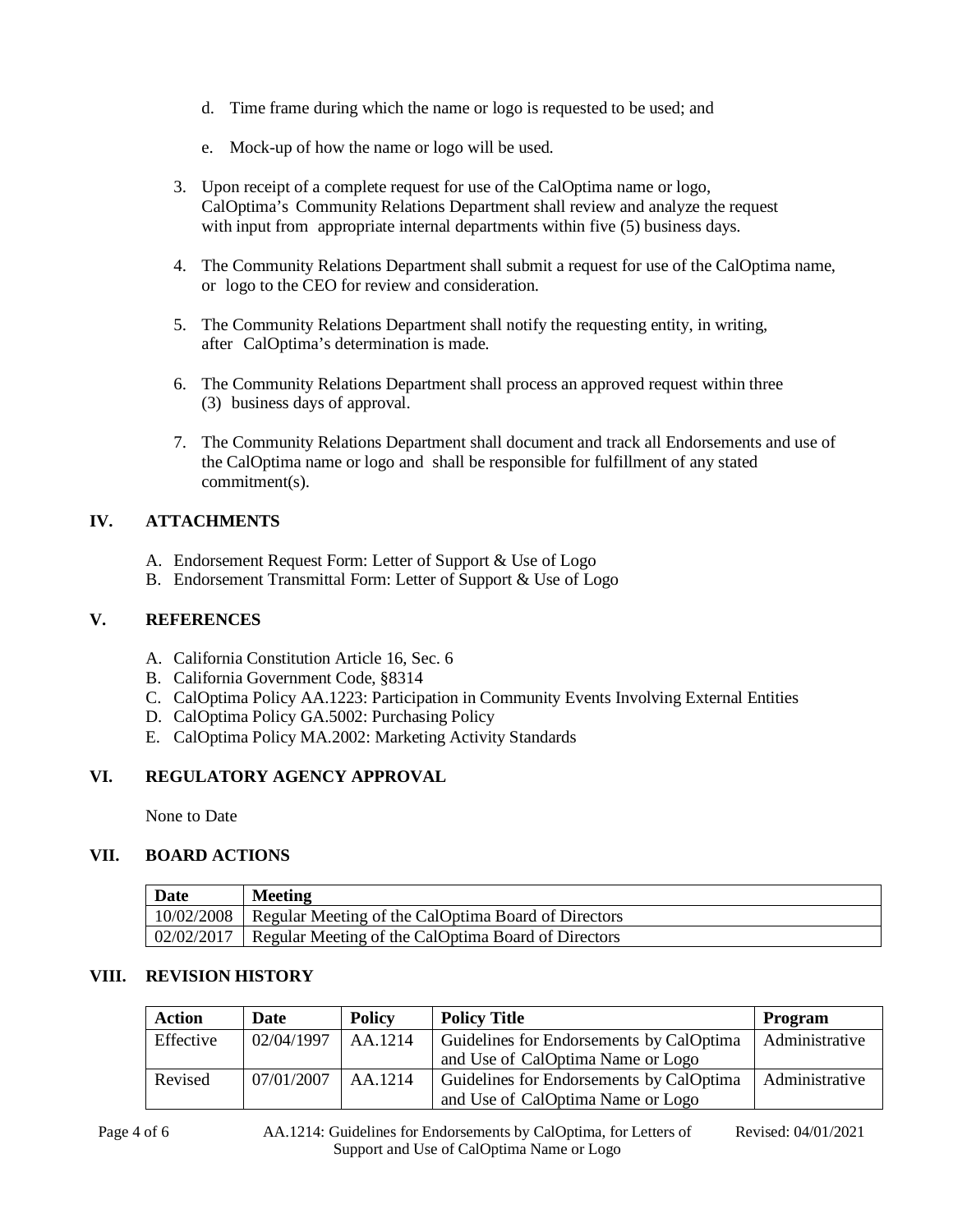| <b>Action</b> | Date                                                              | <b>Policy</b> | <b>Policy Title</b>                      | Program        |
|---------------|-------------------------------------------------------------------|---------------|------------------------------------------|----------------|
| Revised       | 10/02/2008                                                        | AA.1214       | Guidelines for Endorsements by CalOptima | Administrative |
|               |                                                                   |               | and Use of CalOptima Name or Logo        |                |
| Revised       | Guidelines for Endorsements by CalOptima<br>AA.1214<br>02/02/2017 |               | Administrative                           |                |
|               |                                                                   |               | and Use of CalOptima Name or Logo        |                |
| Revised       | 11/01/2018                                                        | AA.1214       | Guidelines for Endorsements by CalOptima | Administrative |
|               |                                                                   |               | and Use of CalOptima Name or Logo        |                |
| Revised       | Guidelines for Endorsements by CalOptima<br>02/01/2020<br>AA.1214 |               | Administrative                           |                |
|               |                                                                   |               | and Use of CalOptima Name or Logo        |                |
| Revised       | 04/01/2021                                                        | AA.1214       | Guidelines for Endorsements by CalOptima | Administrative |
|               |                                                                   |               | and Use of CalOptima Name or Logo        |                |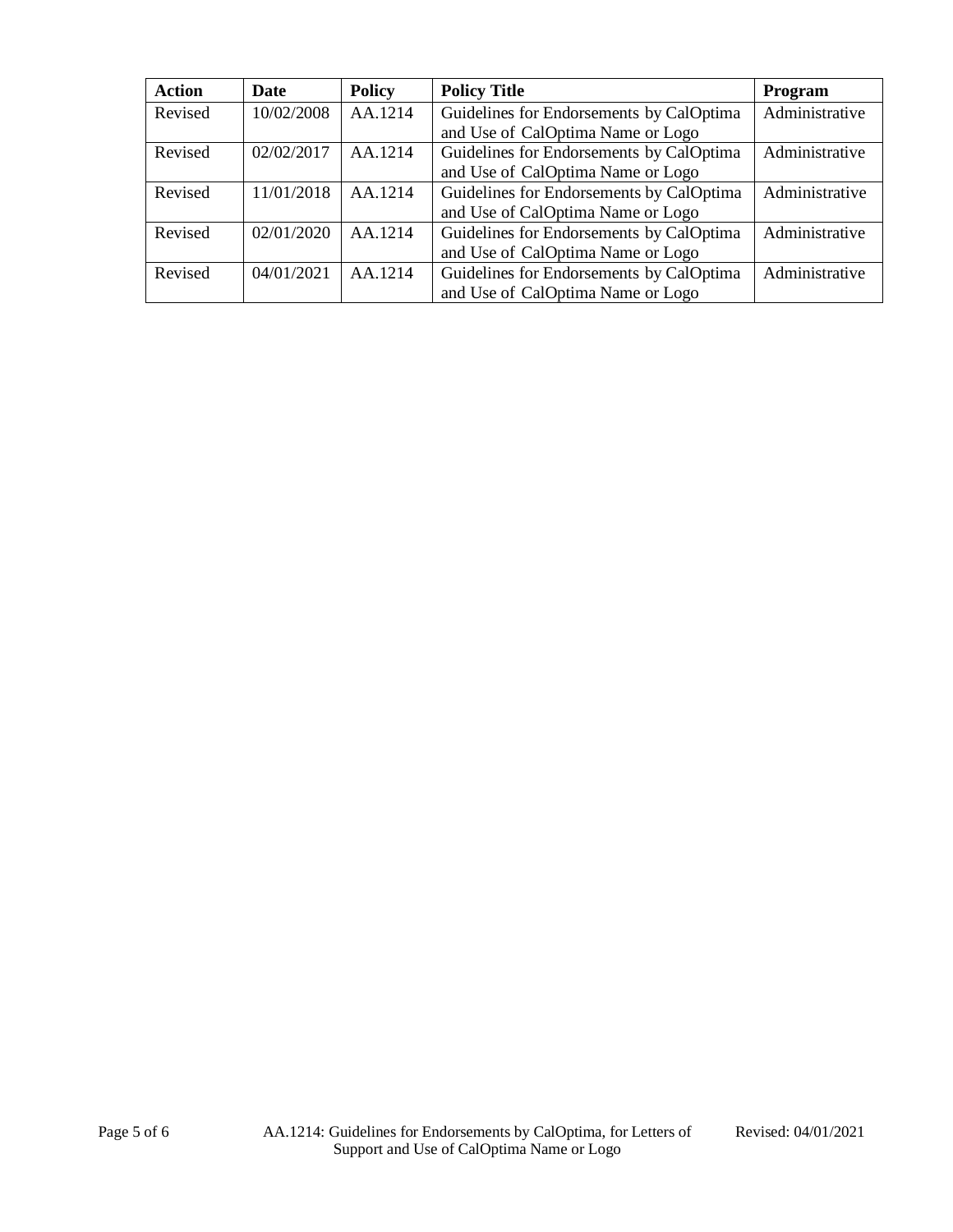# **IX. GLOSSARY**

| <b>Term</b>                 | <b>Definition</b>                                                            |
|-----------------------------|------------------------------------------------------------------------------|
| Endorsement                 | For purposes of this policy, the support or promotion of a project, event,   |
|                             | document, program, or initiative conducted by an external entity for the     |
|                             | benefit of that entity, and for which support or promotion CalOptima does    |
|                             | not receive a comparable benefit. Endorsement does not include any           |
|                             | sponsorship, educational activity, purchased service, presentation,          |
|                             | attendance at an event, activity that is included in the definition of       |
|                             | Marketing Activities, or joint development of an event, seminar,             |
|                             | symposium, educational program, public information campaign, or similar      |
|                             | event.                                                                       |
| Letter of Support (LOS)     | For purposes of this policy, a letter supporting a community-based           |
|                             | organization or health care partner detailing compelling reasons why the     |
|                             | organization or project is credible and of value to the community and        |
|                             | conveying the relationship between CalOptima and the organization,           |
|                             | thereby lending credibility to the organization requesting support. LOS does |
|                             | not include a formal partnership agreement or interagency agreement.         |
| <b>Marketing Activities</b> | For purposes of this policy, any activity conducted by or on behalf of       |
|                             | CalOptima where information regarding the services offered by CalOptima      |
|                             | is disseminated in order to persuade or influence eligible beneficiaries to  |
|                             | enroll or to educate members and promote optimal program use and             |
|                             | participation. Marketing also includes any similar activity to secure the    |
|                             | Endorsement of any individual or organization on behalf of CalOptima.        |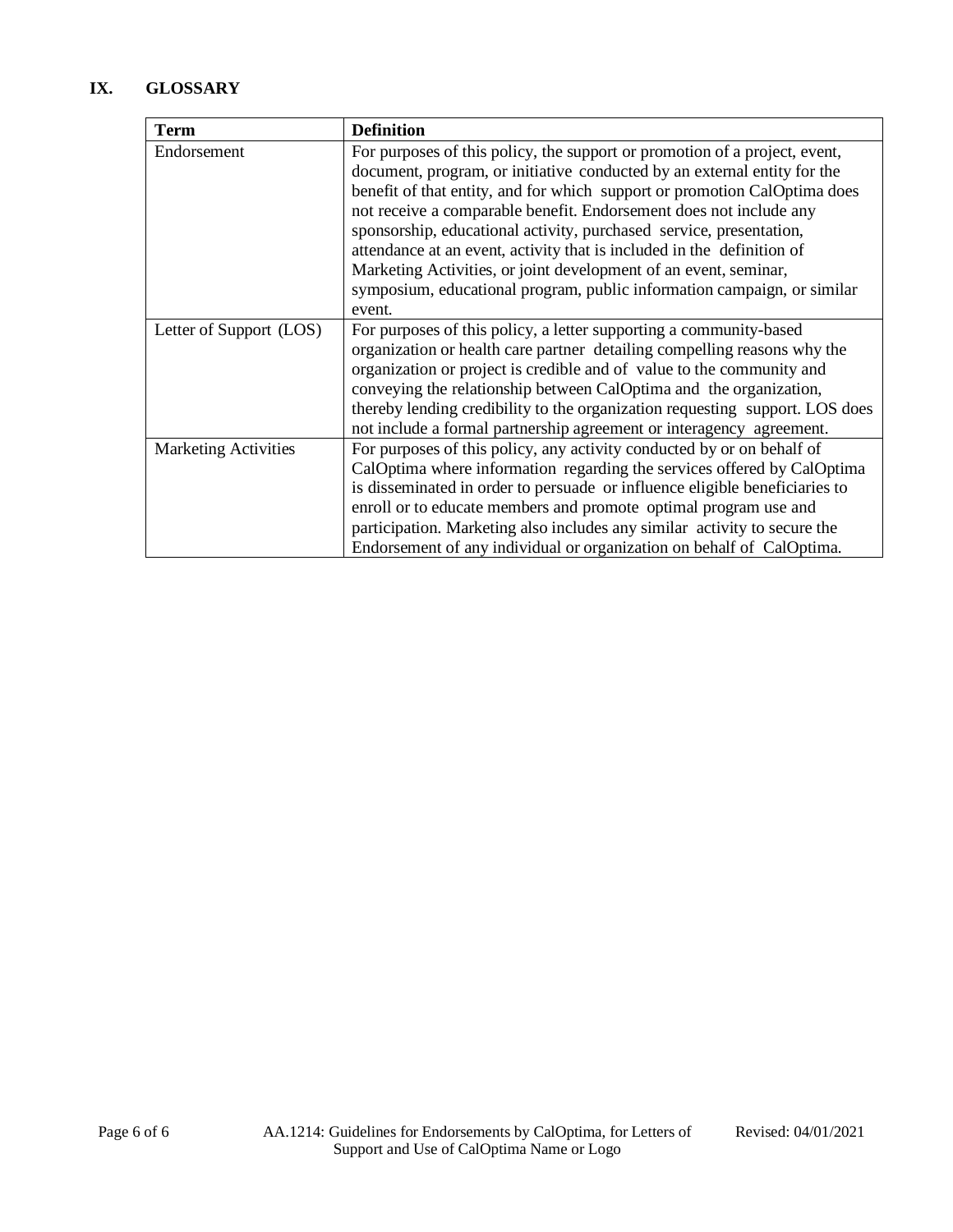

# **Endorsement Request Form – Letter of Support (LOS) & Use of Logo**

**Requests for Letter of Support (LOS) and/or Use of CalOptima's Logo must be submitted to the Community Relations Department no less than 21 calendar days in advance.** 

| <b>Endorsement Details</b>              |                                    |  |  |
|-----------------------------------------|------------------------------------|--|--|
| Organization:                           |                                    |  |  |
| <b>Address:</b>                         |                                    |  |  |
| City:                                   | Zip Code:*                         |  |  |
| <b>POC Name &amp; Title:</b>            |                                    |  |  |
| <b>Phone Number:</b>                    | Fax $#$ :                          |  |  |
| E-mail:                                 |                                    |  |  |
| Type:                                   | Letter of Support                  |  |  |
|                                         | Use of CalOptima Name or Logo Only |  |  |
|                                         | CalOptima Master Logo              |  |  |
|                                         | OneCare Logo                       |  |  |
|                                         | OneCare Connect Logo               |  |  |
|                                         | PACE Logo                          |  |  |
| <b>Endorsement</b><br><b>Needed By:</b> |                                    |  |  |

|    | If more space is needed, you may attach additional pages.  |                                                                                                                                                           |  |  |
|----|------------------------------------------------------------|-----------------------------------------------------------------------------------------------------------------------------------------------------------|--|--|
| 1. | Program or project description,<br>including:              |                                                                                                                                                           |  |  |
|    | a.                                                         | Name of the program or project;                                                                                                                           |  |  |
|    | b.                                                         | Name of the program or project<br>director or principle investigator,<br>including his/her qualifications in<br>regards to the program or project;<br>and |  |  |
|    | C.                                                         | Scope and purpose of the program or<br>project.                                                                                                           |  |  |
| 2. | Background information of requesting<br>entity, including: |                                                                                                                                                           |  |  |
|    | a.                                                         | Information regarding entity's ability<br>to successfully carry out the program<br>or project; and                                                        |  |  |
|    | b.                                                         | Names of members of the Board of<br>Directors.                                                                                                            |  |  |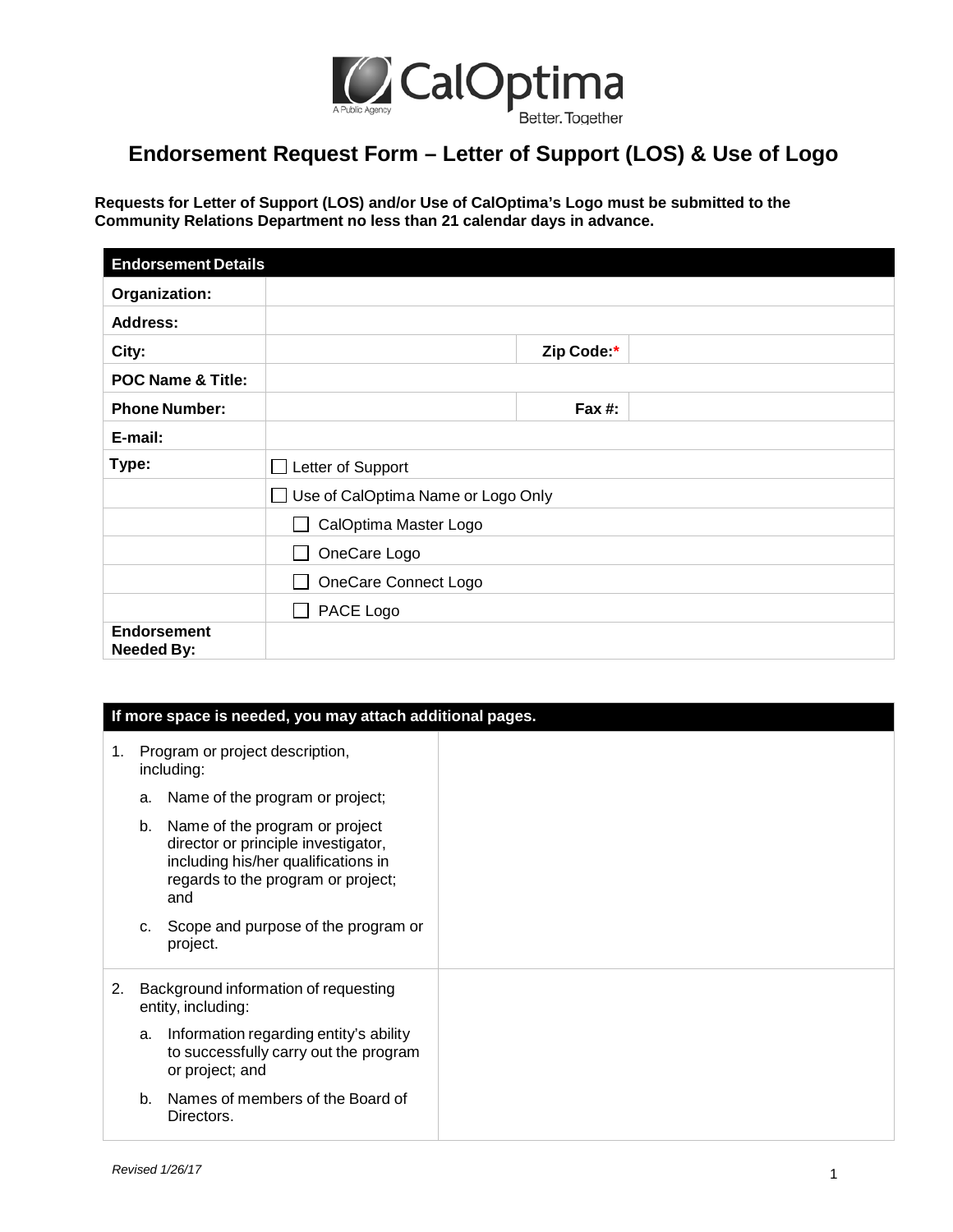

|    | Endorsement Request Form - Letter of Support (LOS) & Use of Logo                                                                    |  |  |  |
|----|-------------------------------------------------------------------------------------------------------------------------------------|--|--|--|
|    | 3. Other individuals or entities supporting<br>the program or project, including:                                                   |  |  |  |
|    | a. A description of their role in the<br>program or project.                                                                        |  |  |  |
|    | 4. Detailed program or project timeline for<br>planning, implementation, evaluation, and<br>other phases of the program or project. |  |  |  |
|    | 5. Projected outcome of the program or<br>project.                                                                                  |  |  |  |
|    | 6. Purpose for CalOptima's involvement in<br>the program or project, including:                                                     |  |  |  |
|    | a. Detailed description of its proposed<br>role;                                                                                    |  |  |  |
|    | b. Anticipated time commitment<br>required of CalOptima staff;<br>and                                                               |  |  |  |
|    | c. Specific data elements requested<br>from CalOptima and a description of<br>their specific use in the program or<br>project.      |  |  |  |
| 7. | Conditions under which CalOptima's<br>name and/or logo will be used.                                                                |  |  |  |